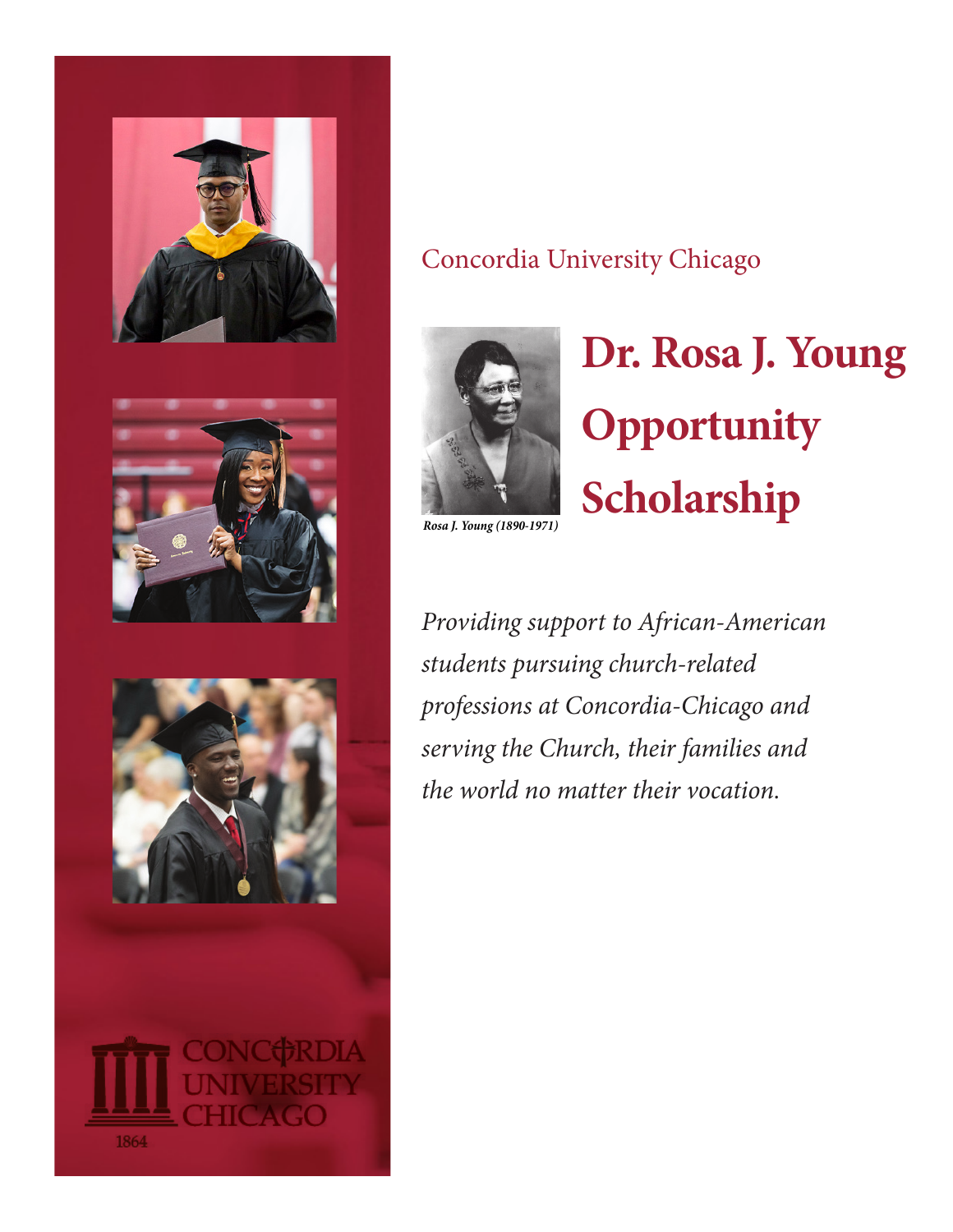

*Above: Rosa Young counseling young women who were teaching students at Alabama Luther College, 1961. Below: Photo of Ms. Young in 1949. Photos from Concordia Historical Institute website.* 

# *Dr. Rosa J. Young Opportunity Scholarship at Concordia-Chicago*



*Dr. Young, 1961*

The **Dr. Rosa J. Young Opportunity Scholarship** is a special collaboration between Concordia University Chicago, the LCMS Foundation, and the Lutheran Church Extension Fund to honor the memory and inspiration of Dr. Rosa J. Young, the first woman to be honored by the LCMS with an honorary doctorate in 1961. Her work

improved education and religious instruction in the black community and led to the eventual founding of Concordia College in Selma, Alabama.

The Dr. Rosa J. Young Opportunity Scholarship will support African-American students at Concordia University Chicago who intend to enter into church vocations in the Lutheran Church – Missouri Synod. Recipients of the scholarship will be students wanting to become pastors, teachers, directors of Christian education, and other professional vocations.

**Concordia University Chicago invites you to support us in endowing the Dr. Rosa J. Young Opportunity Scholarship. Matching funds will be available from the LCMS Foundation/LCEF once an initial \$25,000 is raised and your gifts to CUC will be matched up to a total of \$275,000!** 

Concordia University Chicago's ultimate is goal is \$275,000 in contributions so the matching funds will increase the endowment available to \$550,000 in direct support of African-American students at Concordia-Chicago. Join us as we celebrate Dr. Young's legacy with this scholarship and honor the 50th anniversary of her passing.

#### *To support this opportunity, contact:*

Scott D. Ward *Associate Vice President for Development* Scott.Ward@CUChicago.edu 708-488-4342.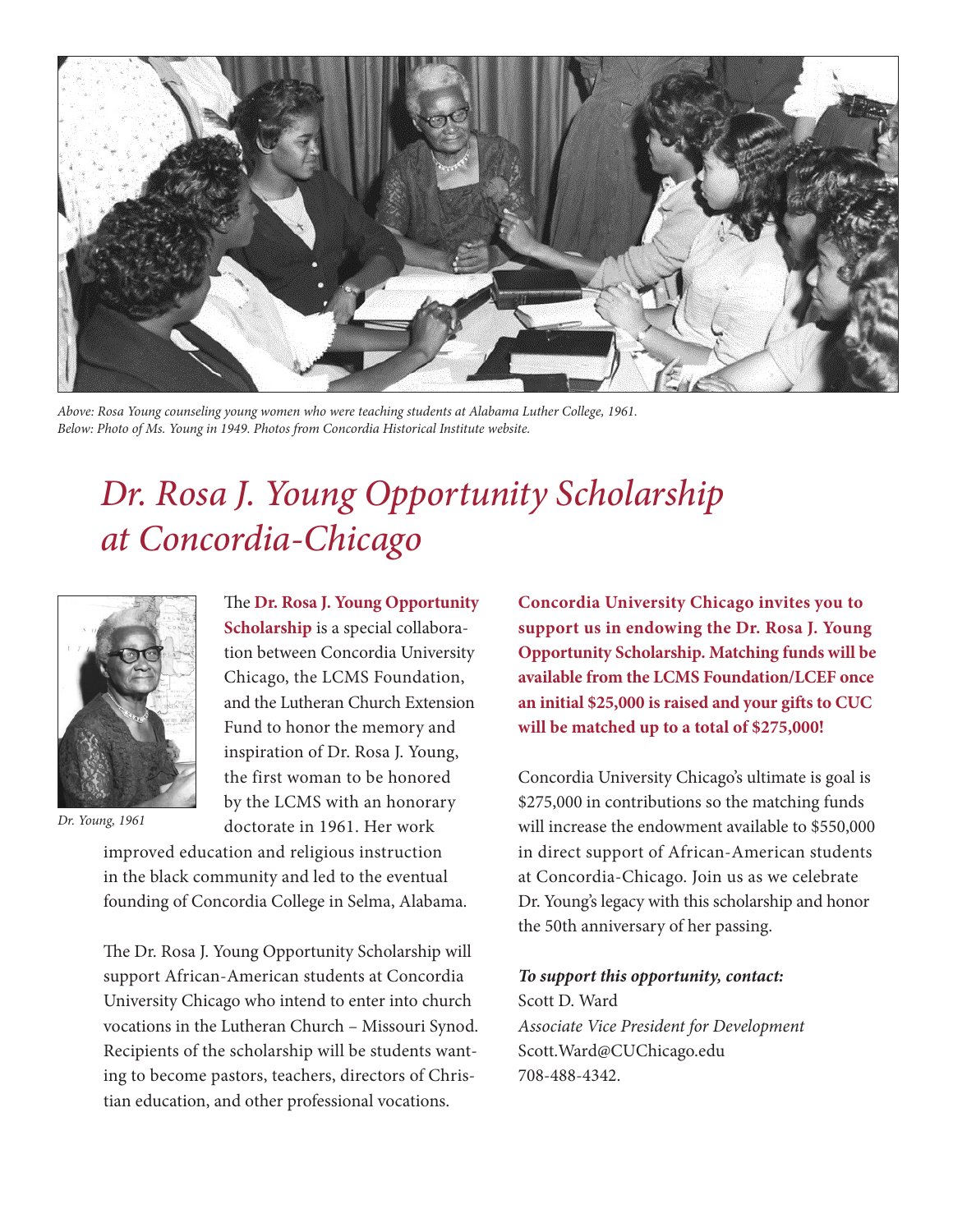



*Rosa Young, 1949*

*Above: Rosa Young is on the left side of this photo at Midway School, Midway, Wilcox County, AL, January 9, 1918. Photos from Concordia Historical Institute website.* 

# *Rosa J. Young History*

Rosa J. Young (1890-1971) was born into an ordinary rural Alabama life. Even so, this "mother of Black Lutheranism in central Alabama" accomplished extraordinary things for her community and the kingdom of God. She played an instrumental role in the founding and development of 30 Lutheran elementary schools and 35 Lutheran congregations throughout Alabama's Black Belt region.

Dr. Young approached Booker T. Washington for help with funding a school she set up in rural Alabama; his personal aide suggested that she contact the LCMS which had a history of founding Black Lutheran missions in the rural South; which led to the eventual founding of Concordia College in Selma, Alabama.

Widely known as an advocate for the education of rural children, Dr. Young's legacy is unparalleled as an educator, confessor and church planter for Christ and His Church. She was awarded an honorary doctorate by Concordia Theological Seminary during their commencement service in May 1961. She was both the first woman and the first African-American to be honored in this way by the Lutheran Church.

Dr. Young led a life of service, accomplished so much to the Glory of God, and enabled others to do the same, including the following:

- She taught more than 2,000 students, impacting their lives forever with her faith and her belief in the importance of education, at a time when education for children of sharecroppers was limited;
- Many of her students entered the Holy Ministry or became parochial school teachers at her urging, impacting many others with their fidelity to her vision;
- She was influential in the founding of the Alabama Lutheran Academy and College in Selma, AL, aimed at training students to become teachers and preparing young men to continue their education at seminary.

*Historical text from Concordia Historical Institute https://www.lcms.org/thefirstrosa*